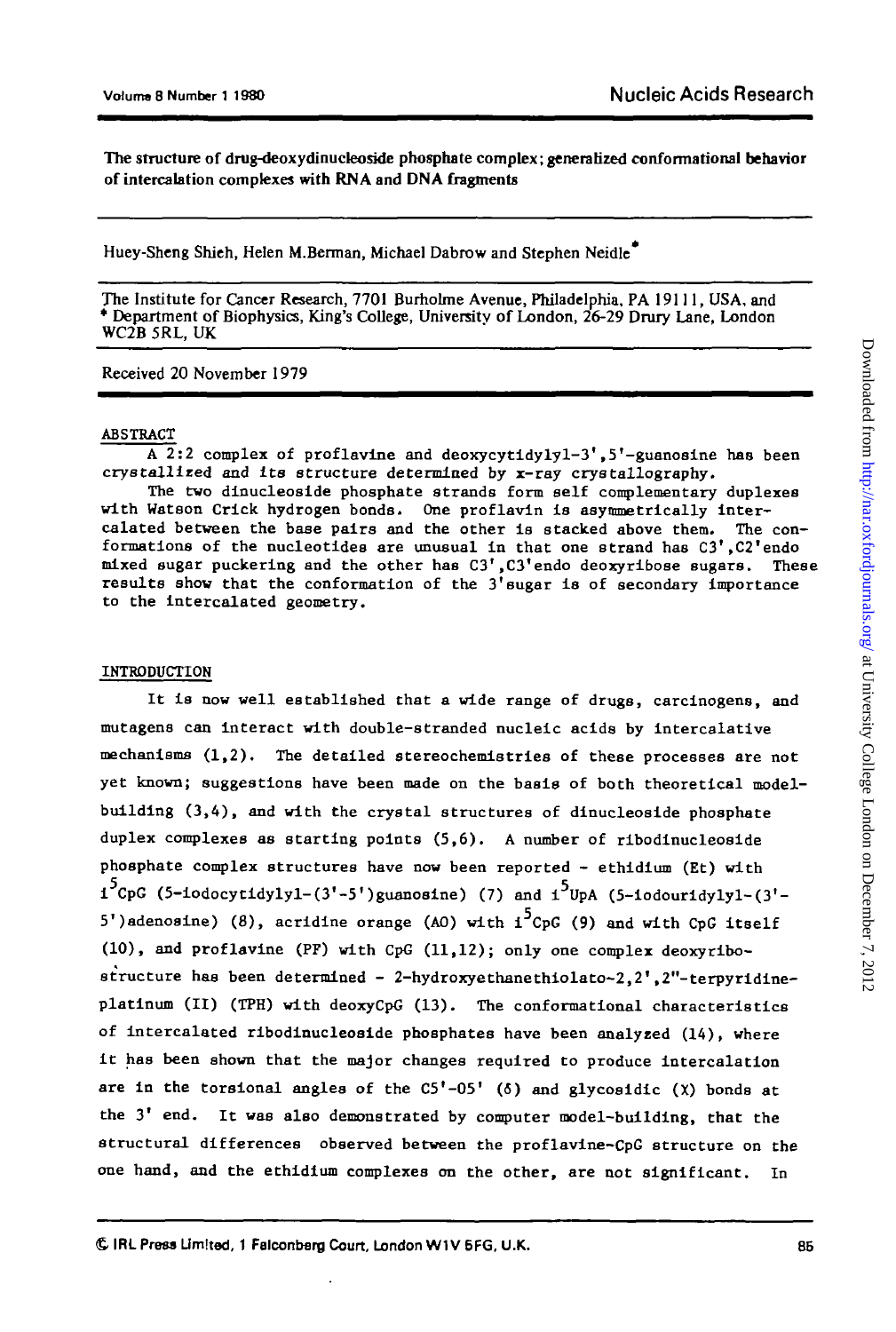**particular, patterns of sugar pucker, be they all C3'-endo (in the proflavlne complex), or alternating C3'-endo-(3'-5')-C2'-endo (in all others), are relatively unimportant and are not a prerequisite for, or a fundamental property of, intercalation and not responsible for site exclusion.**

**Doubt has been cast on these assertions (13,15); it has been stated that the all C3'-endo pucker associated with proflavine intercalation is an exception to the general alternating-pucker rule, arising from the peculiar nature of the proflavine cation and its interaction with CpG in that there are intermolecular hydrogen bonds between the drug and phosphate oxygen atoms. However, the behavior of proflavine with both DNA and RNA (1,2), reveals no abnormal features compared to other drugs, and shows similar site exclusion properties.**

**In this study we report conformational details from the crystal structure of a 2:2 deoxyCpG-proflavine (dCpG'PF) complex. This reveals patterns of intercalative behavior analogous with, but distinct from, the ribo analogue. Moreover, che sugar pucker observed here clearly shov that proflavine is not a "special case," at least for the reasons cited above. Most significantly, these results demonstrate conclusively that sugar pucker is a soft parameter in the context of intercalation into RNA or DNA dlmeric subunlts.**

## **METHODS**

**Orange platelike crystals were grown from solutions of deoxyCpG (dCpG) (Collaborative Research, Inc.) and proflavine hemisulphate (Sigma). One of dimensions 0.3 x 0.3 x 0.05 mm was mounted in mother liquor and used for** data collection. Cell dimensions were:  $a = 32.991 \text{ Å}$ ,  $b = 21.995 \text{ Å}$  and  $c =$ **13.509 A in space group P2i2^2 with two dCpG anions, two proflavine cations, and numerous solvent molecules in the asymmetric unit. These cell parameters are almost identical with those of the crystal structure of the 2:2 dCpG'TPH complex. However, these two structures are not isostructural since dCpG'TPH has space group P2i2i2i which is different from that of the present structure- Data were collected on a Syntex PI automated diffractometer** using CuKa radiation. 8571 independent reflections were measured (corre**sponding to a maximum resolution of 0.83 k); 2654 had intensities greater than 2o(I), and were used in structure solution and refinement. The structure was solved by the difference resolution Patterson technique, which located the phosphorus atoms. Superposition methods revealed the bonded 03'**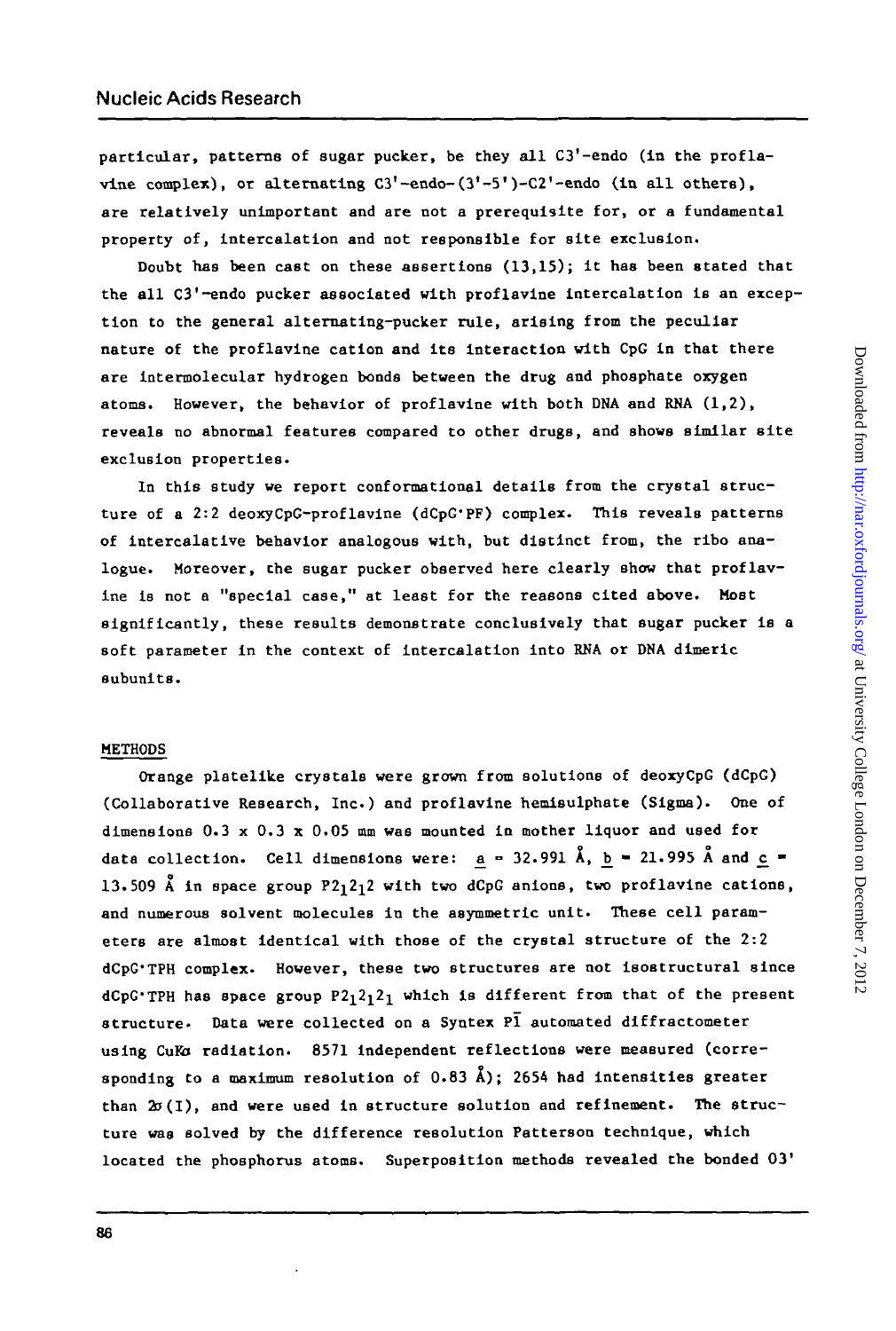atoms; the rest of the structure was solved by successive E, F and differ**ence Fourier syntheses- Considerable difficulty arose in the early stages** of the analysis due to the extreme weakness of odd c-axis reflections, which initially suggested the space group to be P2<sub>1</sub>2<sub>1</sub>2<sub>1</sub>. Patterson syntheses were however only fully interpretable on the basis of P2<sub>1</sub>2<sub>1</sub>2. Examination of the **solved structure showed that many atoms were approximately related in pairs**  $\mathbf{x}_1$ ,  $\mathbf{y}_1$ ,  $\mathbf{z}_1$  and  $\mathbf{x}_2$ ,  $\mathbf{y}_2$ ,  $1/2 + \mathbf{z}_1$ . In contrast, the dCpG'TPH complex crystal has space group P2<sub>1</sub>2<sub>1</sub>2<sub>1</sub> with a pseudo 2-fold axis parallel to a which corre**sponds to \_b in the present system.**

**The structure was refined by full-matrix least-squares techniques to a crystallographic residual of 0.15. The average estimated standard deviations of the bond lengths are 0.04 A, and of the angles 2°. Table 1 gives the atomic coordinates and the thermal parameters for the dCpG, proflavine and water molecules.**

# **RESULTS AMD DISCUSSION**

**Figure 1 shows a view of the complex of dCpG and proflavine (PF) which is a highly hydrated structure. The two dinucleoside phosphate strands form self complementary duplexes with Watson Crick hydrogen bonds with one proflavine molecule asymmetrically intercalated between the base pairs and the other stacked above then. Because of the almost identical cell parameters, it is not surprising that this structure has some features, such as its hydrogen bonding patterns and base orientations in the cell, that are similar to the structure of dCpG'TPH. However, because of the different intercalator molecules and space groups, these two structures are distinctly different. Indeed, the present structure has an unusual and quite unexpected characteristic that has not been reported before for intercalated dinucleoside phosphate in that the two strands are not symmetric with respect to one another. In one both deoxy ribose sugars are in the C3'-endo conformation (strand 1) ; in the other the 5' deoxyribose has C3'-endo pucker and the 3' deoxyribose has C2'-endo (strand 2) . In the first strand, the phase angles of pseudorotation (16) for the deoxyriboses are 27° and 35°, in the second they are 25° and 172°. As in other related structures, the glycosidic torsion angles for the cytosine rings are anti and for the guanine are high anti although the guanosine with the C2'endo pucker has a value for x considerably higher than for the one with the C3'endo pucker. Comparison of this structure with other Intercalated complexes reveals a distinct confonnational pattern (Table 2) : 1) the torsion angles in the**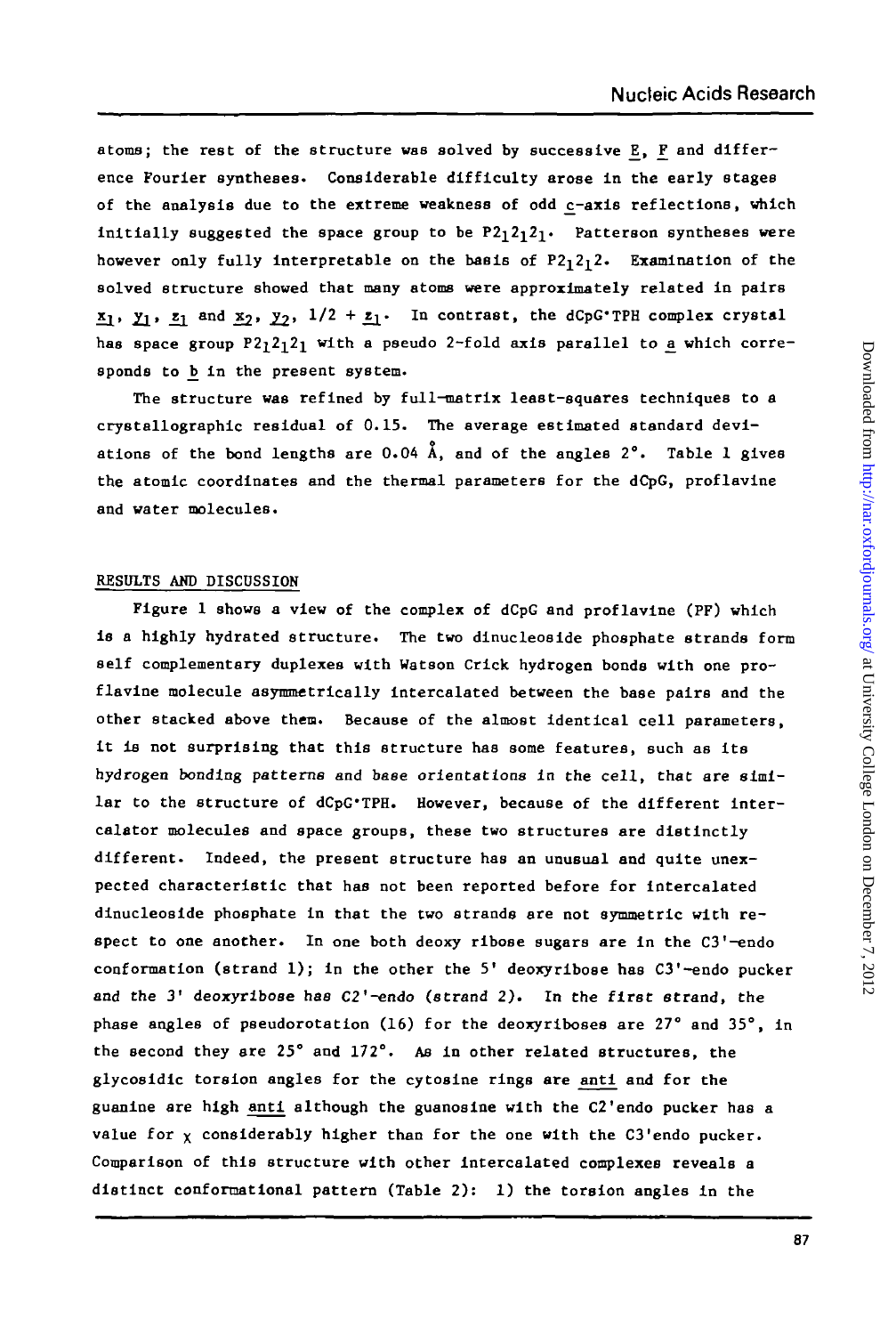|                                                                                                                                                                                                                                 |                                                                                                                                                                                                                                                                                                                                                                                                                                                                                                                                    |                                                                                                                                                                                                                                                                                                                                                                                                                                                            |                                                                                                                                                                                                                                                                                                                                                                                                                                                                                 |                                                                                                                                                                                                                                                                                                                                                                                                                                                                                 | Atomic Coordinates and Thermal Parameters for Molacular Complex of dCPG.PF                                                                                                                                                                |                                                                                                                                                                                                                                                                                                                                                                                                                                                                                                                                |                                                                                                                                                                                                                                                                                                                                                                                                                                                                                        |                                                                                                                                                                                                                                                                                                                                                                                                                                                          |                                                                                                                                                                                                                                                                                                                                                                                                                                                   |
|---------------------------------------------------------------------------------------------------------------------------------------------------------------------------------------------------------------------------------|------------------------------------------------------------------------------------------------------------------------------------------------------------------------------------------------------------------------------------------------------------------------------------------------------------------------------------------------------------------------------------------------------------------------------------------------------------------------------------------------------------------------------------|------------------------------------------------------------------------------------------------------------------------------------------------------------------------------------------------------------------------------------------------------------------------------------------------------------------------------------------------------------------------------------------------------------------------------------------------------------|---------------------------------------------------------------------------------------------------------------------------------------------------------------------------------------------------------------------------------------------------------------------------------------------------------------------------------------------------------------------------------------------------------------------------------------------------------------------------------|---------------------------------------------------------------------------------------------------------------------------------------------------------------------------------------------------------------------------------------------------------------------------------------------------------------------------------------------------------------------------------------------------------------------------------------------------------------------------------|-------------------------------------------------------------------------------------------------------------------------------------------------------------------------------------------------------------------------------------------|--------------------------------------------------------------------------------------------------------------------------------------------------------------------------------------------------------------------------------------------------------------------------------------------------------------------------------------------------------------------------------------------------------------------------------------------------------------------------------------------------------------------------------|----------------------------------------------------------------------------------------------------------------------------------------------------------------------------------------------------------------------------------------------------------------------------------------------------------------------------------------------------------------------------------------------------------------------------------------------------------------------------------------|----------------------------------------------------------------------------------------------------------------------------------------------------------------------------------------------------------------------------------------------------------------------------------------------------------------------------------------------------------------------------------------------------------------------------------------------------------|---------------------------------------------------------------------------------------------------------------------------------------------------------------------------------------------------------------------------------------------------------------------------------------------------------------------------------------------------------------------------------------------------------------------------------------------------|
| <b>ATON</b>                                                                                                                                                                                                                     | x                                                                                                                                                                                                                                                                                                                                                                                                                                                                                                                                  | ۲                                                                                                                                                                                                                                                                                                                                                                                                                                                          | z                                                                                                                                                                                                                                                                                                                                                                                                                                                                               | ٠                                                                                                                                                                                                                                                                                                                                                                                                                                                                               | ATTH                                                                                                                                                                                                                                      | x                                                                                                                                                                                                                                                                                                                                                                                                                                                                                                                              | ۲                                                                                                                                                                                                                                                                                                                                                                                                                                                                                      | z                                                                                                                                                                                                                                                                                                                                                                                                                                                        | ۵                                                                                                                                                                                                                                                                                                                                                                                                                                                 |
|                                                                                                                                                                                                                                 |                                                                                                                                                                                                                                                                                                                                                                                                                                                                                                                                    | <b>PF(1)</b>                                                                                                                                                                                                                                                                                                                                                                                                                                               |                                                                                                                                                                                                                                                                                                                                                                                                                                                                                 |                                                                                                                                                                                                                                                                                                                                                                                                                                                                                 |                                                                                                                                                                                                                                           |                                                                                                                                                                                                                                                                                                                                                                                                                                                                                                                                | PF (2)                                                                                                                                                                                                                                                                                                                                                                                                                                                                                 |                                                                                                                                                                                                                                                                                                                                                                                                                                                          |                                                                                                                                                                                                                                                                                                                                                                                                                                                   |
| セット<br>CZPF 1<br>ヒマチュ<br>C7F1<br>EFF!<br>h1opf)<br><b>CLIPF)</b><br>CL2PF)<br>C13PF1<br>CI OFI<br>NISPFI<br><b>KLGPF1</b>                                                                                                       | 1.0424(10)<br>1.0700(10)<br>1.0553( 9)<br>1.0138(5)<br>0.0737(<br>80<br>0.8440( 9)<br>0.0557(10)<br>0.9730(11)<br>0.96610<br>9)<br>0.1510<br>$\overline{\mathbf{v}}$<br>Ŷ)<br>0.985BC<br>.7242( 9)<br>Ω.<br>0.9909(10)<br>0.9126(9)<br>1.0839(10)<br>0.8042( 8)                                                                                                                                                                                                                                                                    | 0.101(1)<br>0.226(1)<br>0.286(1)<br>0.301(1)<br>$0.250(1)$<br>$0.206(1)$<br>$0.16(2)$<br>$0.12(2)$<br>0.152(2)<br>0.248(1)<br>0.255(2)<br>$0.169(2)$<br>$0.191(2)$<br>$0.220(1)$<br>$0.322(1)$<br>$0.221(2)$                                                                                                                                                                                                                                               | 0.241(3)<br>0.260(3)<br>0.262(4)<br>0.260(3)<br>0.256(4)<br>$0.271(3)$<br>0.263(4)<br>0.249(3)<br>0.240(3)<br>0.270(5)<br>0.263(4)<br>0.260(4)<br>0.267(3)<br>0.262(4)<br>0.252(4)                                                                                                                                                                                                                                                                                              | 6.2(1.0)<br>4.2(1.1)<br>LJ(1.3)<br>7.8(1.3)<br>7.2(1.2)<br>9.B(1.5)<br>67(1,1)<br>4.6(1.6)<br>6.1(1,0)<br>$\frac{1}{10}$ , $\frac{1}{2}$ (1, 4)<br>7.9(1.3)<br>$\frac{15(1,3)}{5.2(1,0)}$<br>12.4(1.5)                                                                                                                                                                                                                                                                          | CLPF2<br>C2PF2<br>CEN7<br>COF2<br>ರ್ಜಾ<br>87<br><b>CEPT2</b><br>C9PF2<br>HIGHZ<br>CIDEZ<br>eize?<br>Cize?<br><b>CLOF2</b><br>NLSF2<br><b>HLAPF2</b>                                                                                       | 1.0302(10)<br>1.0637(10)<br>1.0569( B)<br>1.0180(<br>Đ<br>0.87340<br>Đ<br>0.E372( 9)<br>0.0372(10)<br>0.DT64(11)<br>0.7546(7)<br>0.7463(7)<br>0.7043(9)<br>0.9152(9)<br>0.9008(10)<br>0.9110( 9)<br>1.0907(10)<br>0.0015( 8)                                                                                                                                                                                                                                                                                                   | 0.154(1)<br>0.188(1)<br>0.252(1)<br>0.279(1)<br>0.27(1)<br>0.219(1)<br>0.154(2)<br>0.139(2)<br>0.269(1)<br>0.160(2)<br>0.176(2)<br>0.222(1)<br>0.207(1)<br>0.246(2)                                                                                                                                                                                                                                                                                                                    | 0.767(3)<br>0.771(4)<br>0.771(4)<br>0.749(3)<br>0.747(4)<br>0.753(3)<br>0.761(4)<br>0.764(3)<br>0.761(2)<br>0.765(5)<br>0.742(4)<br>$\begin{array}{c} 0.77760 \\ 0.76360 \\ 0.77360 \end{array}$<br>0.749(4)                                                                                                                                                                                                                                             | 5,4(0,9)<br>5.6(1.0)<br>6.6(1,2)<br>9.3(1.5)<br>6.8(1.2)<br>7.4(1.3)<br>7.4(1.2)<br>$2.1(1,0)$<br>$4.4(0,9)$<br>6.6(0.9)<br>4.8(0.9)<br>6.1(1,1)<br>4.010.B)<br>$\frac{5.9(1,1)}{12.2(1,5)}$<br>10.6(1.3)                                                                                                                                                                                                                                         |
|                                                                                                                                                                                                                                 |                                                                                                                                                                                                                                                                                                                                                                                                                                                                                                                                    | $d$ CPC $(1)$                                                                                                                                                                                                                                                                                                                                                                                                                                              |                                                                                                                                                                                                                                                                                                                                                                                                                                                                                 |                                                                                                                                                                                                                                                                                                                                                                                                                                                                                 |                                                                                                                                                                                                                                           |                                                                                                                                                                                                                                                                                                                                                                                                                                                                                                                                | dCPC(2)                                                                                                                                                                                                                                                                                                                                                                                                                                                                                |                                                                                                                                                                                                                                                                                                                                                                                                                                                          |                                                                                                                                                                                                                                                                                                                                                                                                                                                   |
| mei<br>麗<br>iac:<br>853<br>CAC1<br>C1 'C1<br>öi 'či<br>œœ.<br>arii<br>870<br>ēci<br>09 ° C1<br>P1<br>014<br>ច្ចុះ<br>ស្ថិត ប៉ុន្តែ<br>ស្ថិត ប៉ុន្តែ<br><b>EGSBOR</b><br>EGSBOR<br>œa<br>ī251<br>888888<br>IO GI<br>CBC1<br>HYCI | 0.7777(<br>"<br>0.9420<br>O)<br>5)<br>0.0649(2)<br>0.0529(12)<br>0.8782( 8)<br>0.0002(11)<br>0.7050(11)<br>0.7730(10)<br>0.7570( 7)<br>0.7620(11)<br>0.7211( W<br>0.7000(10)<br>0.6643(11)<br>0.6804(6)<br>0.6945(7)<br>0.6921<br>Ð<br>0.6923(0)<br>0.6541(7)<br>0.7346(10)<br>0.9142(10)<br>0.0044( 8)<br>0.7819(16)<br>0.740(11)<br>0.7100(13)<br>0.7677(14)<br>0.7417(11)<br>0.9451(7)<br>0.9402(10)<br>0.9736(9)<br>0.7053(B)<br>0.8728(10)<br>0.8715(12)<br>0.9096(10)<br>0.9217( 7)<br>0.0337(10)<br>0.0127(10)<br>0.8311(8) | 0.101(1)<br>0.160(1)<br>0.115(1)<br>0.215(1)<br>0.271(2)<br>0.324(1)<br>0.220(2)<br>0.225(2)<br>0.125(1)<br>0.143(1)<br>0.102(2)<br>0.130(1)<br>0.130(2)<br>0.179(2)<br>0.239(1)<br>0.096(1)<br>0.111(1)<br>0.175(1)<br>0.072(1)<br>0.000(1)<br>0.000<br>0.009(2)<br>0.004(2)<br>$-0.009(2)$<br>0.002(2)<br>0.022(2)<br>0.180(1)<br>0.119(2)<br>0.062(1)<br>0.090(1)<br>0. 131 (I)<br>0.193(2)<br>0.221(2)<br>0.277(1)<br>0.210(1)<br>0.165(2)<br>0.116(1) | -0.015(2)<br>$-0.002(2)$<br>0.017(2)<br>0.009(2)<br>-0.003(4)<br>$-0.007(2)$<br>-0.022(3)<br>$-0.026(3)$<br>$-0.069(2)$<br>0.076(3)<br>0.099(2)<br>-0.006(3)<br>-0.030(3)<br>-0.014(2)<br>0.162(2)<br>0.27B(1)<br>0.301(1)<br>0.317(2)<br>0.315(2)<br>0.513(3)<br>0.413(2)<br>0.579(4)<br>0.504(3)<br>0.552(3)<br>0.41(3)<br>$0.316(3)$<br>$0.512(2)$<br>0.516(3)<br>0.507(3)<br>0.511(2)<br>0.515(3)<br>0. 512(3)<br>0. 511(3)<br>0.510(2)<br>0.506(3)<br>0.506(3)<br>0.507(2) | 2.9(0,5)<br>2.7(0.6)<br>2.7(0, 4)<br>2.1(0.5)<br>4.4(1.0)<br>5.3(0.7)<br>4.5(0.8)<br>1,4(1,0)<br>1,8(0,8)<br>4.8(0, 6)<br>4.1(0.8)<br>29(0.7)<br>4.800.87<br>$2.1(0, 9)$<br>$2.7(0, 5)$<br>3,2(1.4)<br>3.3(0.7)<br>iii,<br>3.3(1,7)<br>7.2(1,7)<br>7.2(1,7)<br>5.9(0,4)<br>9.4(1,8)<br>7.1(1,1)<br>7.1(1,1)<br>7.1(1,1)<br>7.1(1,1)<br>4.8(0,9)<br>270.6)<br>290.8)<br>4.8(0.8)<br>4,5(0,0)<br>4,5(0,7)<br>5,2(0,7)<br>4.1(0,0)<br>5.5(0.6)<br>Á.9(0.8)<br>4.4(0,8)<br>4.6(0.7) | HLC2<br>ఴ<br>öäC2<br>132<br>حمه<br>нœ<br>ĊC2<br>66<br>ត្តក្នុង<br>សំណុំ<br>ផ្ចុំធ្វ<br>õ5'ĉā<br>ធ្លូ <sub>ំ</sub> ប៊<br>œ.<br>œ.<br>រុគបានឧបលននាធិ<br>របស់សំរាប់សំរាប់សំ<br>œ.<br>œ<br>132<br>းကာ<br>ౚౚ<br>磘<br>1772<br>άã<br><b>M7C2</b> | 1.0978(7)<br>G)<br>1.0570(<br>1.05160<br>51<br>1.0261(<br>6)<br>1.0215(12)<br>0.9999(B)<br>1.0715(11)<br>1.1022(11)<br>1.1274(10)<br>1.1657(7)<br>1.127B(11)<br>1.1729(9)<br>1.1909(10)<br>1.2283(11)<br>1.2092(6)<br>1.2024(<br>n<br>1.1979(<br>Đ<br>1.1940(B)<br>1.2272(7)<br>1.1557(10)<br>1.0950(10)<br>1.0918(8)<br>1.1270(16)<br>1.150(11)<br>1.1407(13)<br>1.1208(14)<br>1.1535(11)<br>0.9526(7)<br>0.9600(10)<br>0.930(9)<br>1.0032(0)<br>0278(10)<br>1.0197(12)<br>0.965(7)<br>1.0559(10)<br>1.0054(10)<br>1.0687( 8) | 0.209(1)<br>0.193(1)<br>0.136(1)<br>0.229(1)<br>0.297(2)<br>0.326(1)<br>0.37(2)<br>0.372(2)<br>0.163(1)<br>0.109(1)<br>0.125(2)<br>0.175(1)<br>0.181(2)<br>$0.205(2)$<br>$0.207(1)$<br>0.140(1)<br>0.155(1)<br>0.219(1)<br>0.123(1)<br>0.124(1)<br>0. <i>0</i> 79(2)<br>0.064(1)<br>$0.112(2)$<br>$0.06(2)$<br>စိုးတာပို့<br>စိုးထားသ<br>န်းမှာကို<br>0.129(2)<br>0.090(1)<br>0.116(1)<br>$0.161(1)$<br>$0.221(2)$<br>$0.243(2)$<br>$0.275(1)$<br>$0.274(1)$<br>$0.214(2)$<br>0.157(1) | 0.332(2)<br>0.525(2)<br>0.319(2)<br>0.320(2)<br>0.330(4)<br>0.514(2)<br>0.323(3)<br>ត្តិ ទីភ្នំខ្លោ<br>0.435(3)<br>0. 413(2)<br>0.507(1)<br>0.518(3)<br>0.504(2)<br>0.328(2)<br>0.222(1)<br>0.106(1)<br>0.176(2)<br>0. IFI (2)<br>$0.006(2)$<br>$0.008(2)$<br>—… ឆ្នាំ ភ្លេ<br>កំណាំ ឆ្នាំ<br>$-0.0000$<br>0.192(3)<br>0.020(2)<br>0.011(3)<br>0.008(3)<br>0.018(2)<br>0.017(3)<br>0.020(3)<br>0.017(3)<br>0.025(2)<br>0. 021 (D<br>0.01B(3)<br>0.014(2) | 4.6(0.7)<br>6.5(1.1)<br>5.5(0.6)<br>2.9(0.5)<br>4.9(0,9)<br>← 4(0,8)<br>3.6(0.9)<br>6.0(1.0)<br>4.8(0.9)<br>4.800.6)<br>43(0.9)<br>44(0.9)<br>5.6(0.9)<br>4.6(0,0)<br>440.8<br>5.3(1.4)<br>7.9(1.9)<br>$\frac{4.6(1.3)}{4.7(0.8)}$<br>4.6(0.6)<br>$1.1(0.5)$<br>2.5(0.6)<br>5.1(0.5)<br>2.4(0.4)<br>3.4(1.0)<br>2.4(0.3)<br>2000-00<br>4-500-00<br>2-700-51<br>$1.6(0.5)$<br>5.9(1.0)<br>4.2(0.0)<br>5.9(0.5)<br>4.010.63<br>2.6(0.6)<br>2.6(0.5) |
|                                                                                                                                                                                                                                 |                                                                                                                                                                                                                                                                                                                                                                                                                                                                                                                                    |                                                                                                                                                                                                                                                                                                                                                                                                                                                            |                                                                                                                                                                                                                                                                                                                                                                                                                                                                                 | <b>UATER</b>                                                                                                                                                                                                                                                                                                                                                                                                                                                                    | mmus                                                                                                                                                                                                                                      |                                                                                                                                                                                                                                                                                                                                                                                                                                                                                                                                |                                                                                                                                                                                                                                                                                                                                                                                                                                                                                        |                                                                                                                                                                                                                                                                                                                                                                                                                                                          |                                                                                                                                                                                                                                                                                                                                                                                                                                                   |
| um.<br>Ō2<br>836<br>aus<br>Ouz<br>ŌЮ<br>ari<br>0010<br>ັບກາ<br>Cu 12<br>ฒเ3                                                                                                                                                     | 0.0000(0)<br>0.2677(11)<br>3208(11)<br>٥.<br>0.3025(11)<br>0.1391(13)<br>0.5647(13)<br>0.5689(12)<br>0.1436(11)<br>0.0694(13)<br>0.0387(11)<br>0.2179(11)<br>0.1753(1)<br>0.3506(10)                                                                                                                                                                                                                                                                                                                                               | 0,000(0)<br>0.057(2)<br>0.157(2)<br>0.122(2)<br>0.59(2)<br>$-0.111(2)$<br>0.119(2)<br>0.034(2)<br>0.025(2)<br>$\begin{array}{c} 0.000(2) \\ 0.221(2) \\ 0.717(1) \\ 0.032(2) \end{array}$                                                                                                                                                                                                                                                                  | -0.080(3)<br>0.033(3)<br>0.491(3)<br>0.294(3)<br>0.497(4)<br>0.251(3)<br>0.017(4)<br>0.749(3)<br>0.402(3)<br>$\begin{array}{c} 0.221(3) \\ 0.273(3) \\ 0.813(2) \\ 0.019(3) \end{array}$                                                                                                                                                                                                                                                                                        | 8.7(1.3)<br>19.2(1.7)<br>12.2(1.2)<br>10.2(1.0)<br>14, 3(1, 5)<br>14, 2(1, 4)<br>13, 3(1, 4)<br>12.9(1.2)<br>$\frac{13.2(1.5)}{12.3(1.1)}$<br>$\begin{array}{c} 12.8(1.2) \\ 7.2(0.8) \\ 11.2(1.0) \end{array}$                                                                                                                                                                                                                                                                 | <b>0.14</b><br><b>0.15</b><br><b>OU16</b><br>an 7<br>ans<br><b>GUI?</b><br>öö.<br>Ölü<br>فقته<br>0.Q3<br>0424<br>0LQS<br>0.26                                                                                                             | 0.9297(0)<br>0.1898(11)<br>0021(11)<br>0.2758(11)<br>0. 6360(13)<br>0.3990(13)<br>0.2008(12)<br>0.416(11)<br>0.0151(13)<br>$\begin{array}{l} 1.2594(11) \\ 0.3463(11) \\ 1.0213(12) \end{array}$<br>0.9752(10)                                                                                                                                                                                                                                                                                                                 | $-0.029(0)$<br>0.49(2)<br>0.133(2)<br>-0.045(2)<br>0.077(2)<br>0.107(2)<br>0.00(2)<br>0.009(2)<br>ö. 508(2)<br>0.071(2)<br>0.405(1)<br>0.424(2)                                                                                                                                                                                                                                                                                                                                        | $0.427(3)$<br>$0.242(3)$<br>0.742(3)<br>$-0.228(4)$<br>ö. 503 (D)<br>0.758(4)<br>-0.009(3)<br>-0.296(3)<br>$-0.14(3)$<br>$-0.227(3)$<br>$-0.348(2)$<br>$-0.015(3)$                                                                                                                                                                                                                                                                                       | 18.1(1.8)<br>18, 4(1.7)<br>16, 7(1.4)<br>25.4(2.6)<br>12.6(1.2)<br>19.3(1.8)<br>13.4(1.3)<br>21. 4(2, 1)<br>17.1(3.6)<br>13.5(1.3)<br>32,0(3,3)<br>21,9(2,2)<br>21,0(2,7)                                                                                                                                                                                                                                                                         |

Table 1

# These atoes have occupancy factors of 0.5.

backbone  $a, \beta, \gamma, \delta, \epsilon$  (for definitions see Table 2 and reference 17) are similar in all the structures as illustrated in Figure 2; 2) the X values at the 3' end of each strand are at least 60° higher than those at the 5' end and 3) the sugar at the 5' end is always C3'endo whereas the one at the 3'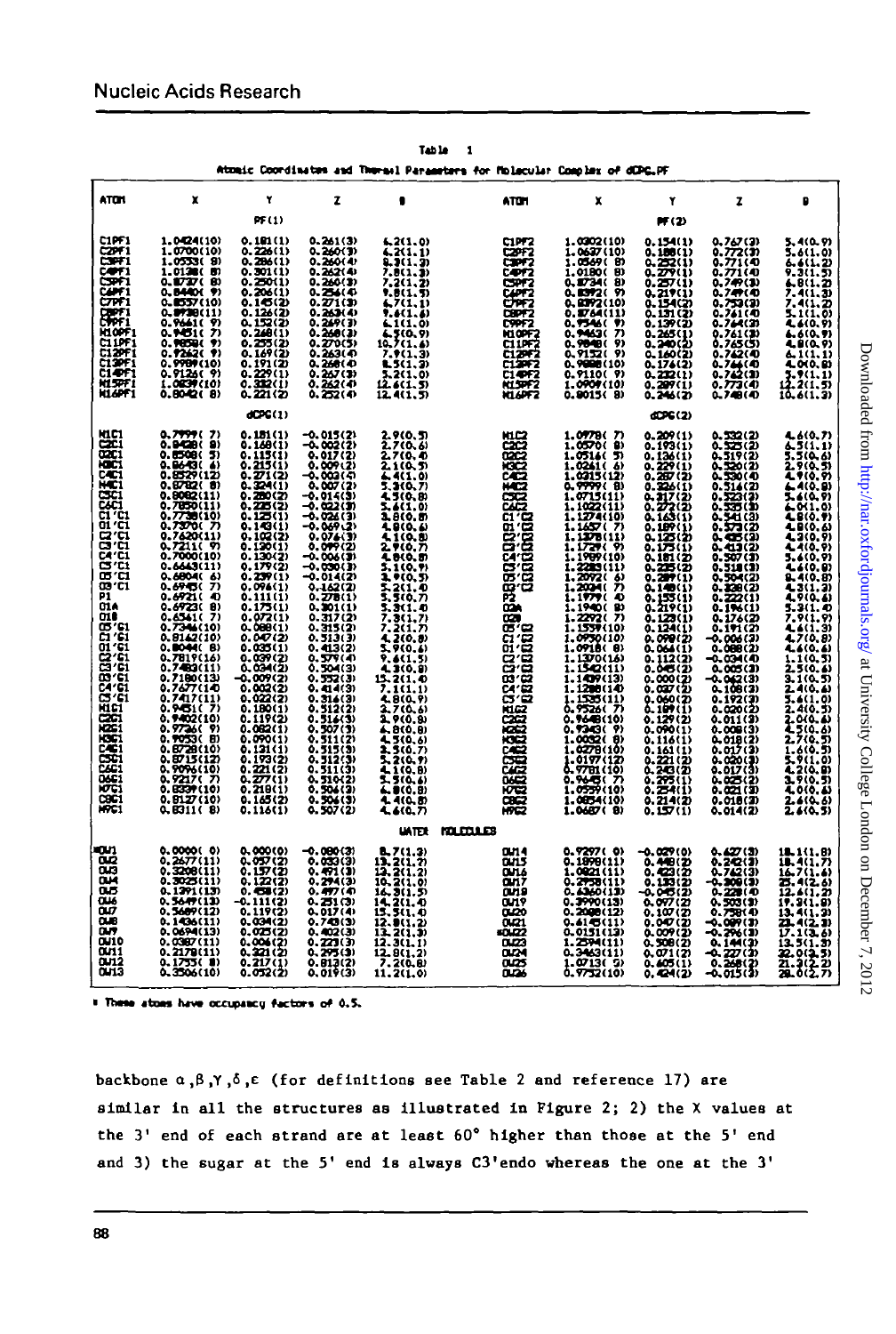

**Strand 2 Strand 1**

a



**Figure 1. Two views of the 2:2 complex of dCpG and proflavine (dCpG'PF) a) a view parallel to the base pairs. b) a view perpendicular to the base pairs (non-intercalated proflavine is not shown here).**

end is either C3'endo or C2'endo. The  $\chi(3')$  values correlate with the sugar **pucker at the 3' end in that values of 80-90° and 100-110° match C3'endo and C2'endo pucker, respectively. These results show that the greatest flexibility occurs at the 3' end of the dinucleoside phosphate molecules and**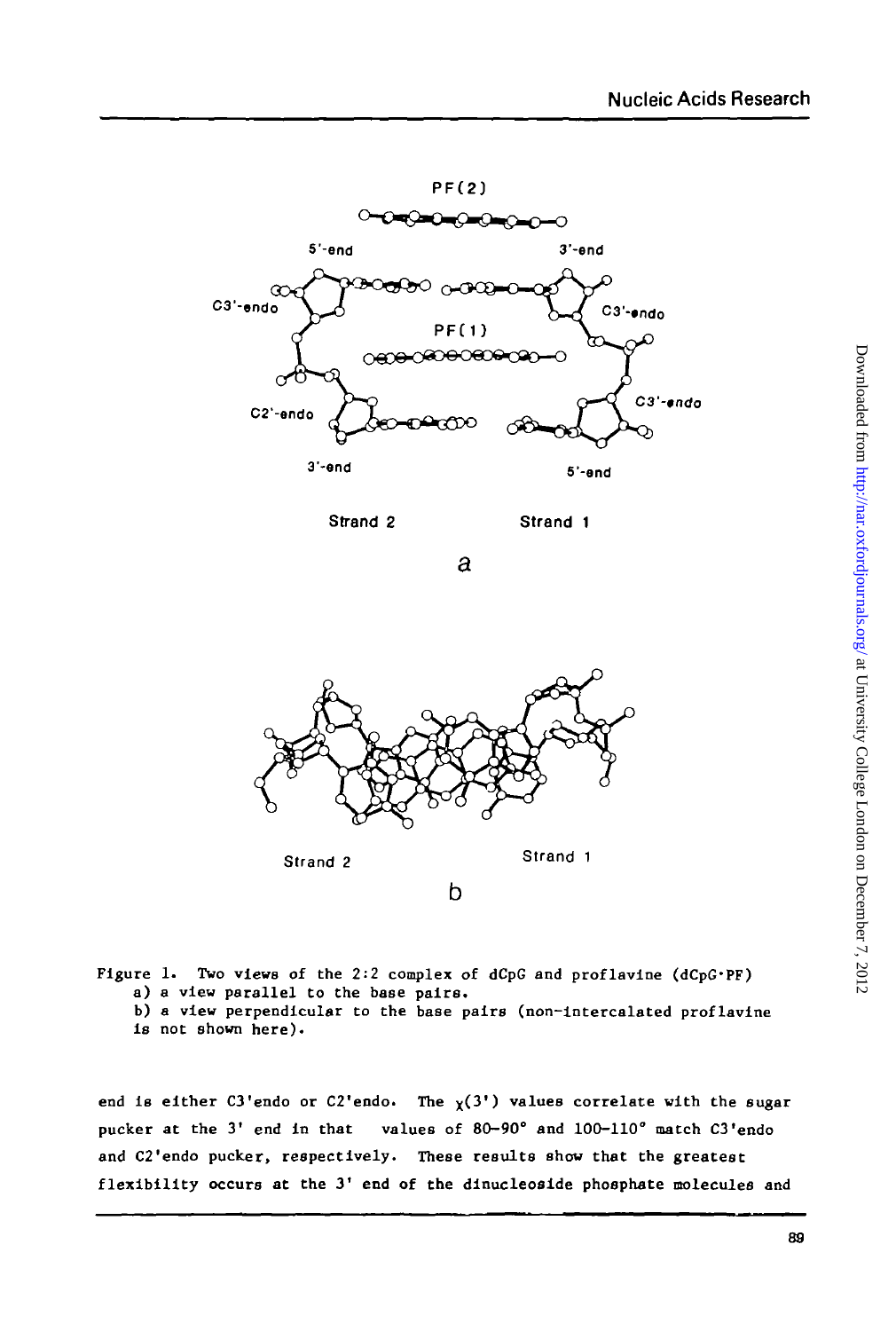|                                    |                                                                             |        |        |        |        |        | cm http://na                                                                 |              |                       |              |
|------------------------------------|-----------------------------------------------------------------------------|--------|--------|--------|--------|--------|------------------------------------------------------------------------------|--------------|-----------------------|--------------|
|                                    | Table 2 Conformational Angles for Dinucleoside Phosphate and DEug Complexes |        |        |        |        |        |                                                                              |              |                       |              |
|                                    | α                                                                           | β      | Υ      | δ      | c      | x(5')  | $x(3)\frac{16}{2}$                                                           | Sugar Pucker |                       | Ref.         |
|                                    |                                                                             |        |        |        |        |        | $\begin{array}{c}\n\hline\n\text{finals} \\ \hline\n\text{0.8}\n\end{array}$ | $5'$ -end    | $3'-end$              |              |
| $dCpG*PF_1$                        | 210                                                                         | 290    | 290    | 219    | 46     | 16     |                                                                              | C3'-endo     | C3'-endo              | this study   |
| $\mathbf 2$                        | 203                                                                         | 300    | 287    | 218    | 73     | 10     | $113\frac{\text{qq}}{\text{p}}$                                              | $C3'$ -endo  | $C2'$ -endo           |              |
| $dCpG^*TPH_1$                      | 201                                                                         | 287    | 282    | 226    | 57     | 32     | $114\Xi$                                                                     | C3'-endo     | $C2'$ -endo           | 13           |
| $\overline{2}$                     | 194                                                                         | 292    | 308.7  | 217    | 84     | 34     | 117 <sub>g</sub>                                                             | C3'-endo     | $C2'$ -endo           |              |
| $CpG \cdot PF$                     | 204                                                                         | 292    | 287    | 234    | 53     | 18     | 87यें                                                                        | C3'-endo     | $C3'$ -endo           | 11,14        |
| $CpG^*AO_1$                        | 211                                                                         | 301    | 288    | 237    | 50     | 9      | $105\frac{C}{F}$                                                             | C3'-endo     | C2'-endo              | 10           |
| 2                                  | 225                                                                         | 298    | 297    | 226    | 40     | 8      | $115\%$                                                                      | C3'-endo     | $C2'$ -endo           |              |
| 1 <sup>5</sup> CpG·Et <sub>1</sub> | 226                                                                         | 281    | 286    | 210    | 72     | 3      | $101\frac{5}{5}$                                                             | $C3'$ -endo  | $C2'$ -endo           | 8            |
| 2                                  | 225                                                                         | 291    | 291    | 224    | 55     | 24     | $109\frac{5}{2}$                                                             | C3'-endo     | C <sub>2</sub> '-endo |              |
| 1 <sup>5</sup> UpA Et <sub>1</sub> | 207                                                                         | 286    | 291    | 236    | 52     | 26     | ٿوو                                                                          | $C3'$ -endo  | $C2'$ -endo           | $\mathbf{r}$ |
| $\overline{2}$                     | 218                                                                         | 302    | 276    | 230    | 70     | 14     | $100\frac{6}{2}$                                                             | $C3'$ -endo  | C2'-endo              |              |
| Average                            | 211(11)                                                                     | 293(7) | 290(8) | 225(9) | 59(14) | 18(10) | 104页2)                                                                       |              |                       |              |
| Average for                        |                                                                             |        |        |        |        |        | 7,2012                                                                       |              |                       |              |
| dinucleoside<br>duplexes           | 217(5)                                                                      | 289(4) | 290(6) | 174(7) | 57(7)  |        |                                                                              |              |                       | 18           |
| $A - RNA$                          | 213                                                                         | 281    | 300    | 175    | 49     | 14     | 14                                                                           | 83           | 83                    | 19           |
| A'-DNA                             | 205                                                                         | 290    | 299    | 176    | 51     | 13     | 13                                                                           | 83           | 83                    | 20           |
| A-DNA                              | 175                                                                         | 315    | 270    | 211    | 47     | 27     | 27                                                                           | 83           | 83                    | 19           |
| B-DNA                              | 159                                                                         | 261    | 321    | 209    | 31     | 85     | 85                                                                           | 157          | 157                   | 19           |

The conformational angles are defined by Seeman et al. (17):

 $\alpha$  = C4'-C3'-03'-P,  $\beta$  = C3'-03'-P-05',  $\gamma$  = 03'-P-05'-C5',  $\delta$  = P-05'-C5'-C4',  $\epsilon$  = 05'-C5'-C4'-C3',

 $\zeta$  = C5'-C4'-C3'-O3', and X is the torsional angle about glycosidic bond.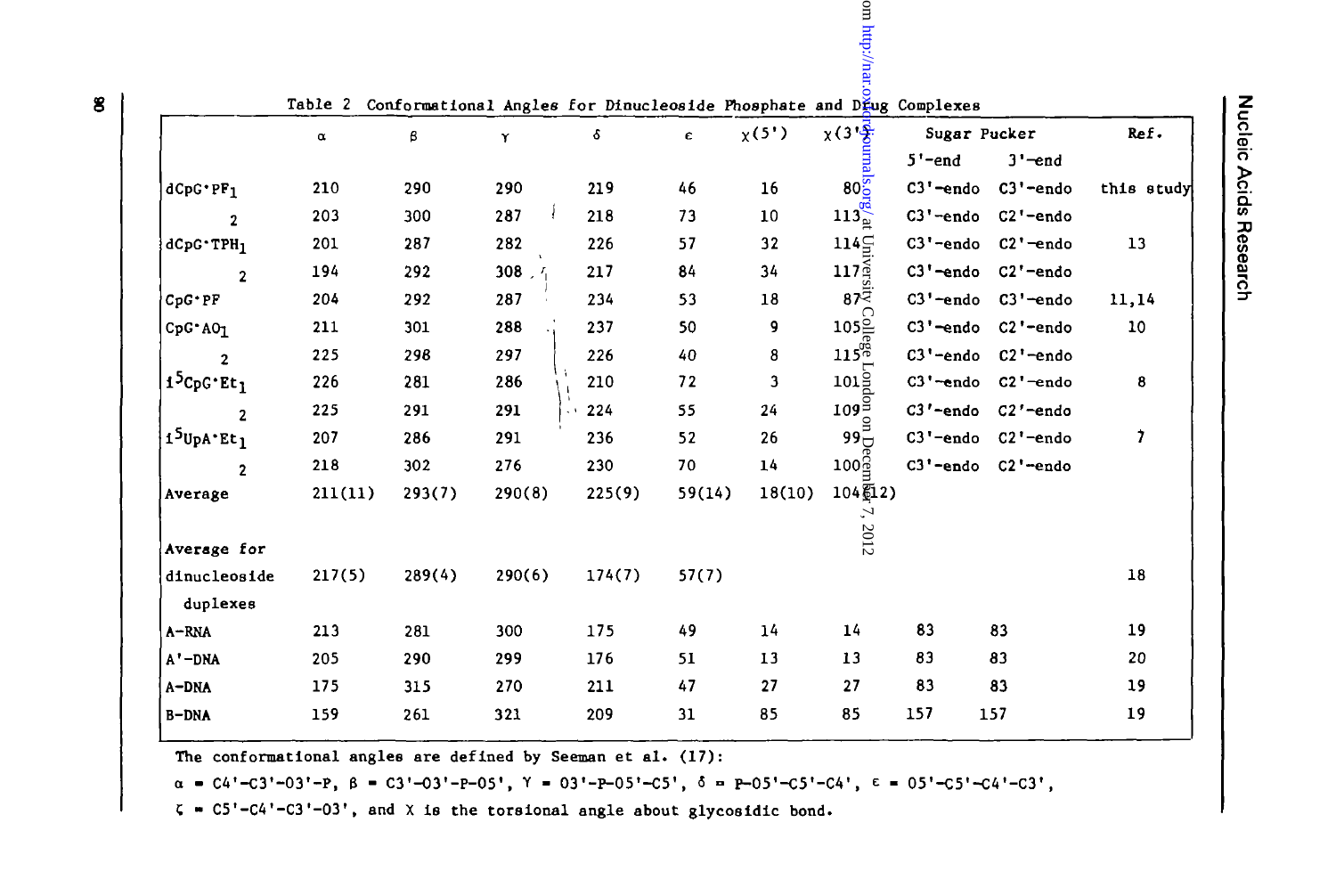



**Figure 2. The structures of some of the dinucleoside phosphates Involved in** The backbones from C3<sup>'</sup> at the 5' end to C4' at the 3' end are **shown in the same view for each of the structures.**

- **a) strand 1 of dCpG'PF**
- **b) strand 2 of dCpG'PF**
- **c) CpG (in the CpG'PF complex)**
- d) strand 1 of 1<sup>5</sup>CpG·Et
- **e) strand 2 of i<sup>5</sup>CpG-Et.**

**there appears to be no simple relationships among the conformations of the 3' nucleosides and the nature of the intercalating drug. Comparison of these structures with DNA and RNA is difficult because they are dimers and not polymers. It is not even possible to describe easily the conformational transition which would allow a dlmer structure with a B-DNA conformation and base pairs 3.4 A apart to assume the intercalation geometry described here with the base pairs 6.8 A apart. However, to transform a deoxydinucleoside phosphate with a A'-DNA conformation or a ribodinucleoside phosphate with an**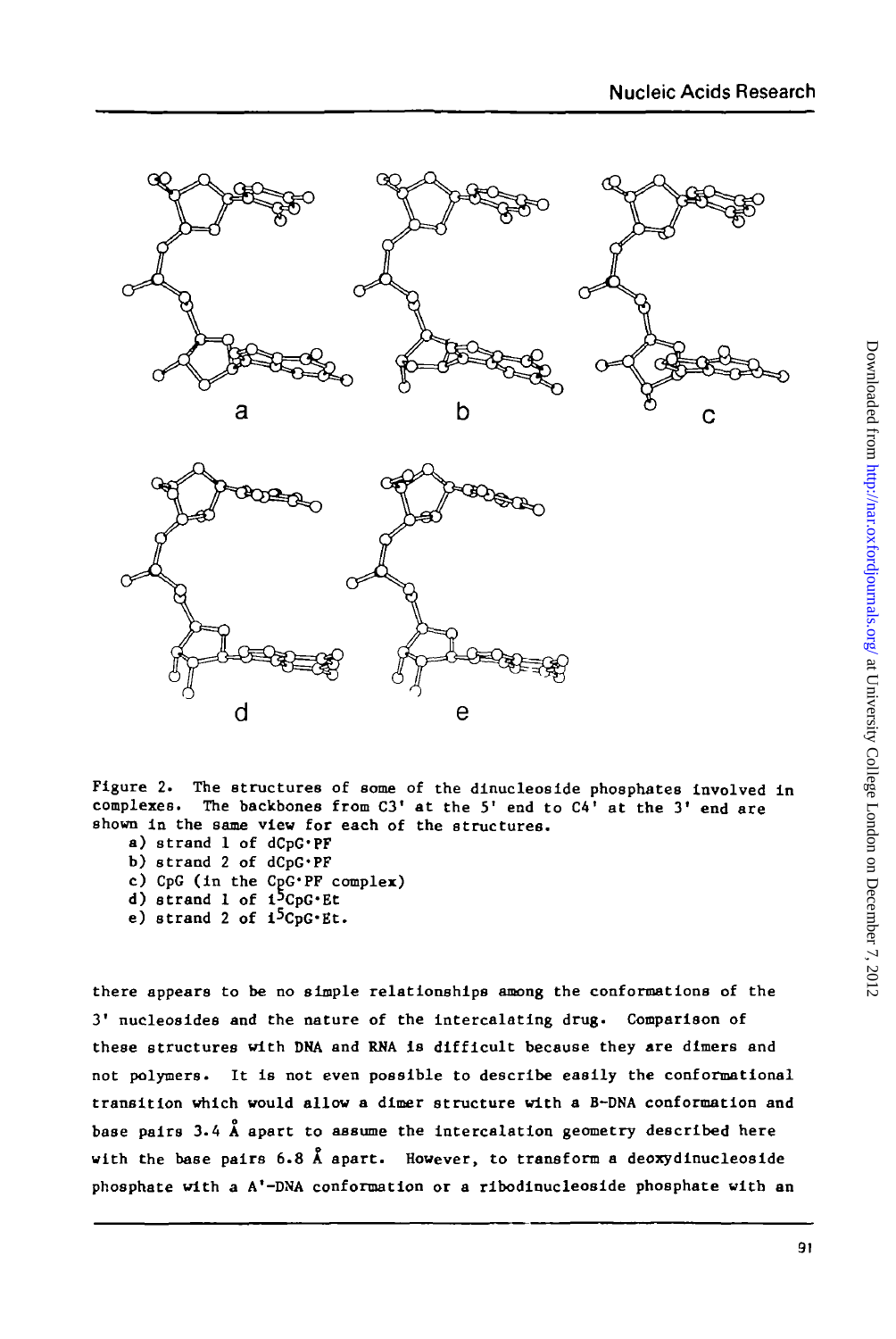A-RNA conformation, to an intercalated structure it is only necessary to increase  $\delta$  by 50° and  $\chi(3')$  by at least  $60^\circ$ . These observations parallel those obtained utilizing computer modelling which also shoved that the alteration in the  $x$  and  $\delta$  angles were the only essential differences between the intercalated ribodinucleoside structures and A-RNA (14). The variations in the other backbone angles between different intercalated dinucleoside phosphates including the puckering of the 3' ribose would appear to be due to subtle differences in stacking patterns and hydrogen bonding.

Since all the dinucleoside phosphate-drug complexes have the same phosphate backbone conformations and the flexibility of the 3' nucleoside has been proven difficult to correlate with the drug structures, other geometric parameters such as the base turn and tilt angles between two base pairs and the bend and twist angles between two bases may be useful in discussing the structural differences effected by drug molecules and counterions . In the structure of dCpG'PF complex, the base turn angle is 17°, and both the twist angles of the base pairs and the tilt between them are essentially 0°. Table 3 presents the definitions of these geometric parameters and summarizes their values for the structure dCpG'PF along with those found in related complex structures.

It has already been shown that in a dinucleoside phosphate the base turn angle is more a function of the local base pairing geometry than of the backbone conformation (14) and can be correlated with the shape of the intercalated drug molecule. The bulky phenyl group of ethidium, for example, forces the base turn angle to be small while complexes with planar molecules such as 9-amino acridine, acridine orange and proflavine have angles ranging from 8° (CpG'AO) to 32° (CpG'PF). Although in a polymer the base turn angle is a measure of unwinding, this is not necessarily true in dinucleoside phosphate drug complexes. Since the glycosidic angles  $\chi(3')$  and  $\chi(5')$  in the dimer are asymmetric, if these structures were to be found in a polynucleotide, the sites adjacent to the intercalated one would have conformational changes as well. It is thus necessary to ascertain the conformations of all the areas in the strands affected by the intercalated drug and calculate a base turn angle over all affected residues which will then be related to unwinding of the polymer.

The twist and bend angles of the bases in each base pair may be functions of the counterion rather than of the drug structures so that dCpG'PF has a zero value for the twist whereas CpG'PF which has disordered  $SO_{A}^{a}$ groups coordinated to both cytosine groups in the major groove has very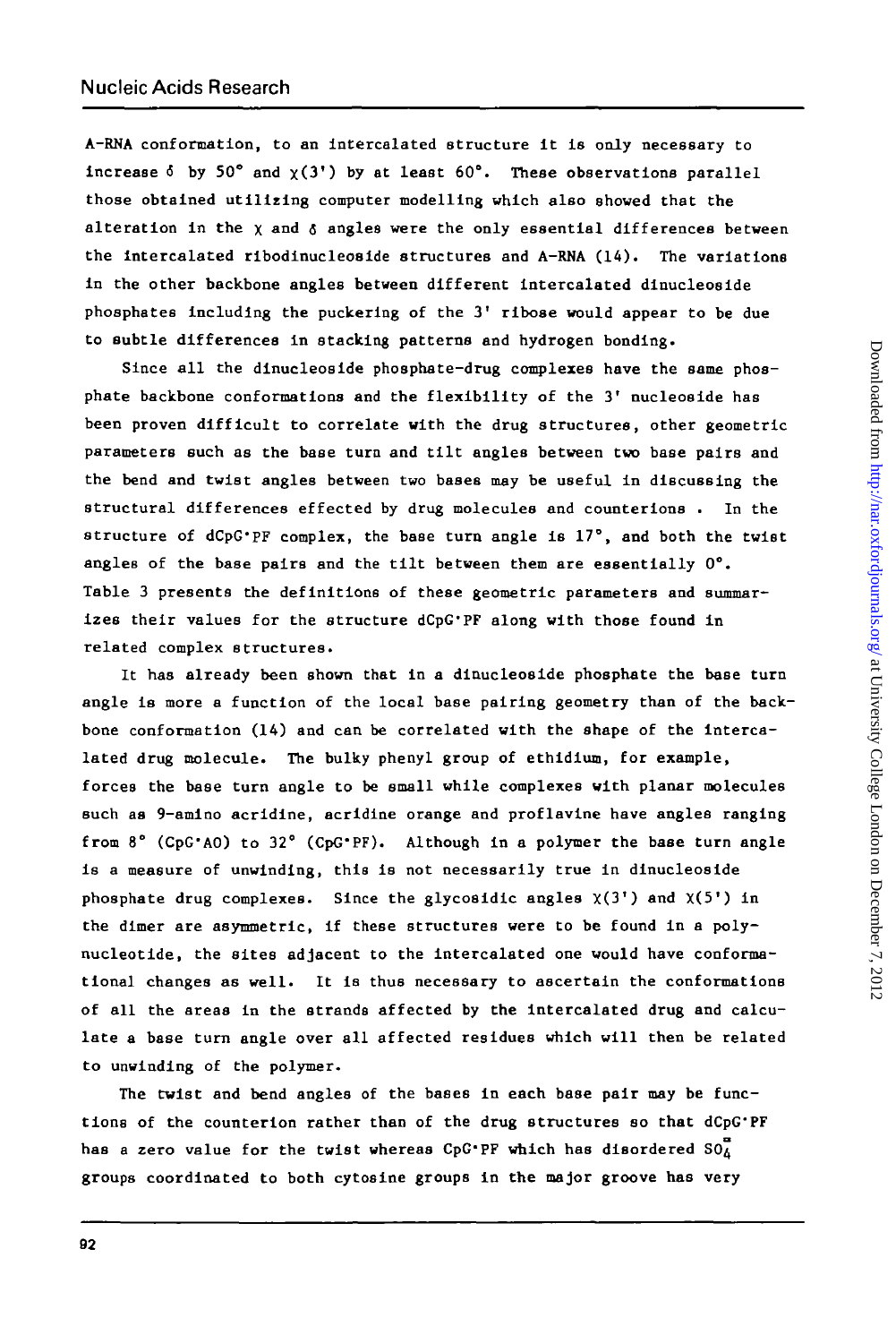#### **Table 3**

#### **Sone Geometric Features of Drug Dinucleoslde**

|            | Base Turn <sup>1</sup> | $T \times 1st^2$<br>Bend <sup>2</sup><br>base pairs |               | $T$ vist $^2$<br>stacked bases | $711t^3$ | Distance between<br>phosphorus atoms |  |  |
|------------|------------------------|-----------------------------------------------------|---------------|--------------------------------|----------|--------------------------------------|--|--|
|            |                        |                                                     |               |                                |          | on the two strands                   |  |  |
| dCpG*PF    | $17^{\circ}$           | $-1.7^{\circ}$                                      | $0.3^{\circ}$ | $-3.1^{\circ}$                 | $-0.7°$  | $16.7 \; \AA$                        |  |  |
|            |                        | 8.3                                                 | $-0.8$        | 0.3                            |          |                                      |  |  |
| $CpG^*PP$  | 32                     | $-5.5$                                              | $-13.4$       | $-8.3$                         | $-6.2$   | 15.9                                 |  |  |
|            |                        | 5.5                                                 | $-13.4$       | $-8.3$                         |          |                                      |  |  |
| $15cpc$ Et | 4                      | $-6.8$                                              | $0 - 8$       | 13.9                           | 10.4     | 17.1                                 |  |  |
|            |                        | $-0.3$                                              | 2.6           | 8.1                            |          |                                      |  |  |
| 15UpA Et   | 5                      | $-6.8$                                              | 1.5           | 5.9                            | 7.5      | 16.6                                 |  |  |
|            |                        | 3.3                                                 | 1.4           | 4.9                            |          |                                      |  |  |

**Phosphate Conplexes**

**1 If we project two Cl'-Cl' vectors of the two adjacent base pairs to their average least squares plane, the base turn angle is the angle between these two projected vectors.**

**<sup>2</sup> Bend and twist angles of a base pair are the two components of the dihedral angle between tvo base planes. We choose N3'"N 1 hydrogen bond as our reference axis\* The twist angle is the component along this axis and the bend angle is the one along the axis perpendicular to the reference axis.** Both axes are parallel to the base plane. In the stacked bases, the reference axis is defined by C4<sup>*\*\*\**N1</sup> in purine base or C6<sup>\*\*\*</sup>N3 in pyrimidine **base for reference axis.**

**<sup>3</sup> Tilt angle is a meaure of the inclination of one base pair to another. It is obtained by defining a reference axis and calculating the component of the dihedral angle between tvo base pairs along this axis. The reference is so cho»en that if ve view through the minor groove side of the duplex, the N3\*"N 1 hydrogen bond on upper base pair\* is used as the reference axis. The resulting + sign of the angle means openlng-up in the minor groove side and - sign means in the major groove side.**

**large twist values. An analogous situation occurs in the structure of ApU (17) in which a sodium ion coordinates to the uracil groups in the minor groove causing the twist angles of those base pairs to have opposite values to those found in other oligonucleotide structures (18).**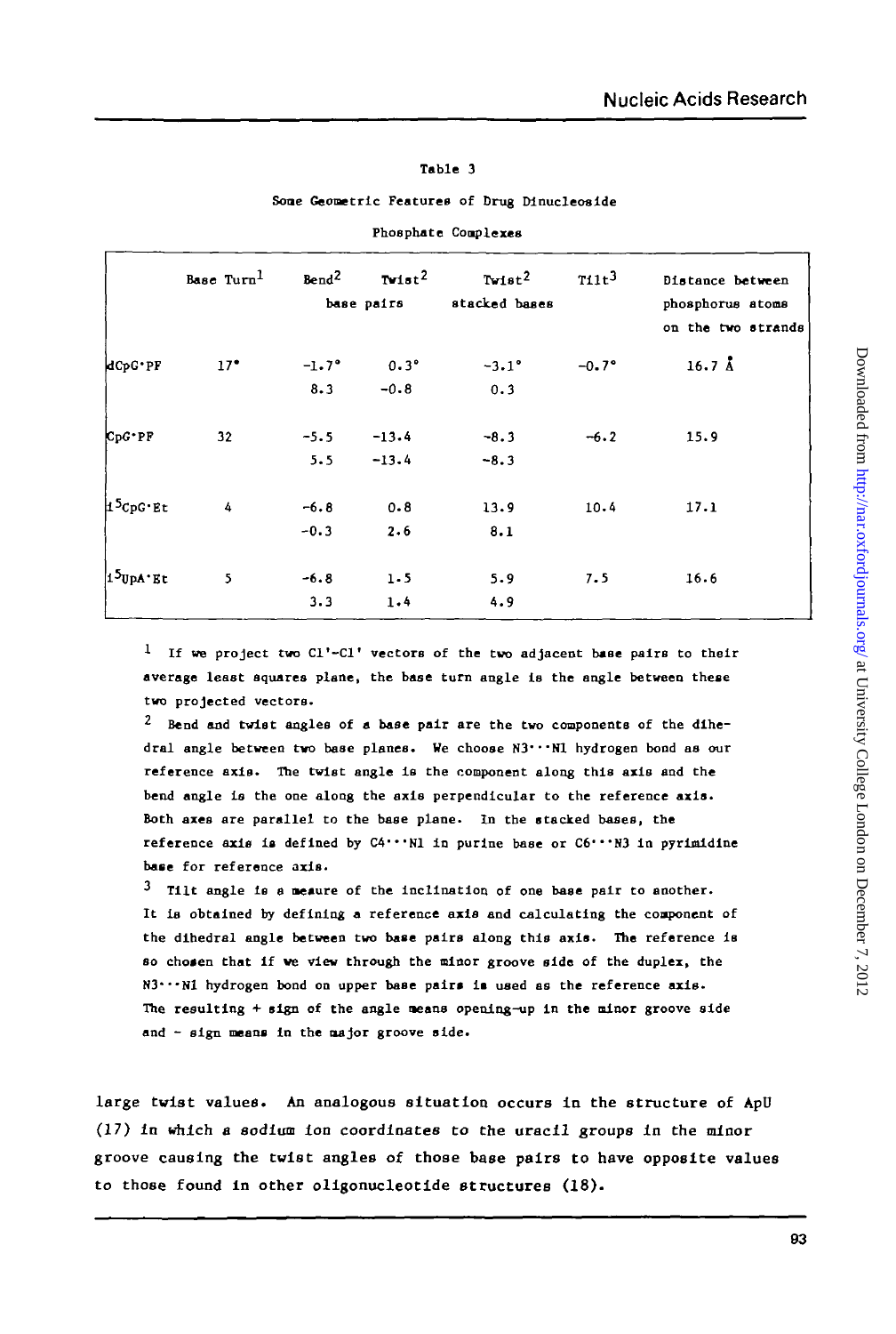**OB the other hand, the twist value of the stacked bases which is a measure of the inclination of one base to another in each single strand, and the tilt angle which is a measure of the inclination of the two stacked base pairs in a duplex may be related to the shape and location of the drug molecules as seen in Figure 2. In the ethidium complexes the twist and tilt of the stacked bases are positive, indicating a twist of the bases toward the major groove in which there are no bulky substituents. In the dCpG'PF complex these values are zero which is a reflection of the planarlty of the intercalating drug. The highly negative value of these parameters for** CpG<sup> $\cdot$ PF</sup> appears to be influenced by the presence of the  $SO_4^T$  group.

**The stacking patterns of the proflavines and base pairs in this structure are quite unlike that found in the CpG'PF structure (11,12) as shown in Figure 3. In that duplex the intercalated proflavine is symmetrically placed between the base pairs and hydrogen bonded to the phosphate oxygen atoms in both strands, whereas in this deoxy structure the proflavine is asymmetrically positioned with respect to both the base pairs and the phosphate oxygens to which it forms no hydrogen bonds. In dCpG'PF the proflavine overlaps both bases of strand 2 and only the guanine of strand 1 in a pattern which bears striking resemblance to that exhibited by the overlap of acridine orange in the CpG'AO complex (10). If the proflavine were translated by .5 A toward the backbone of strand 1 one exocyclic amino group would form a hydrogen bond with one phosphate oxygen. However, the stacking pattern would then change to one that is possibly less favorable. To hydrogen bond the proflavine to strand 2 requires it to be rotated and translated and results in much less overlap between the dye and the base pairs. In any circunstance it Is not possible to hydrogen bond both amino groups of the proflavine simultaneously to the phosphate groups of both strands. This is partially due to the fact that the phosphorus-phosphorus distance is 16.7 A compared with 15.9 A In CpG'PF and 17.5 A in uncomplexed ribodinucleosides.**

**The non-intercalated proflavine stacked above the base pair of one duplex is also stacked below the base pair of a translationally related duplex so that there is a continuous alternation of base pairs and proflavines in the crystal. The stacked proflavine is orientated in roughly the same direction as the Intercalated one and in this respect the structure more resembles that of ApA'PF (21) than that of CpG'PF.**

**The main conclusions about intercalated ribo- and deoxy-dinucleoeide phosphate duplexes that can be drawn from this crystal structure analysis are 1) the x values of the 3' ends are higher than those at the 5' ends 2)**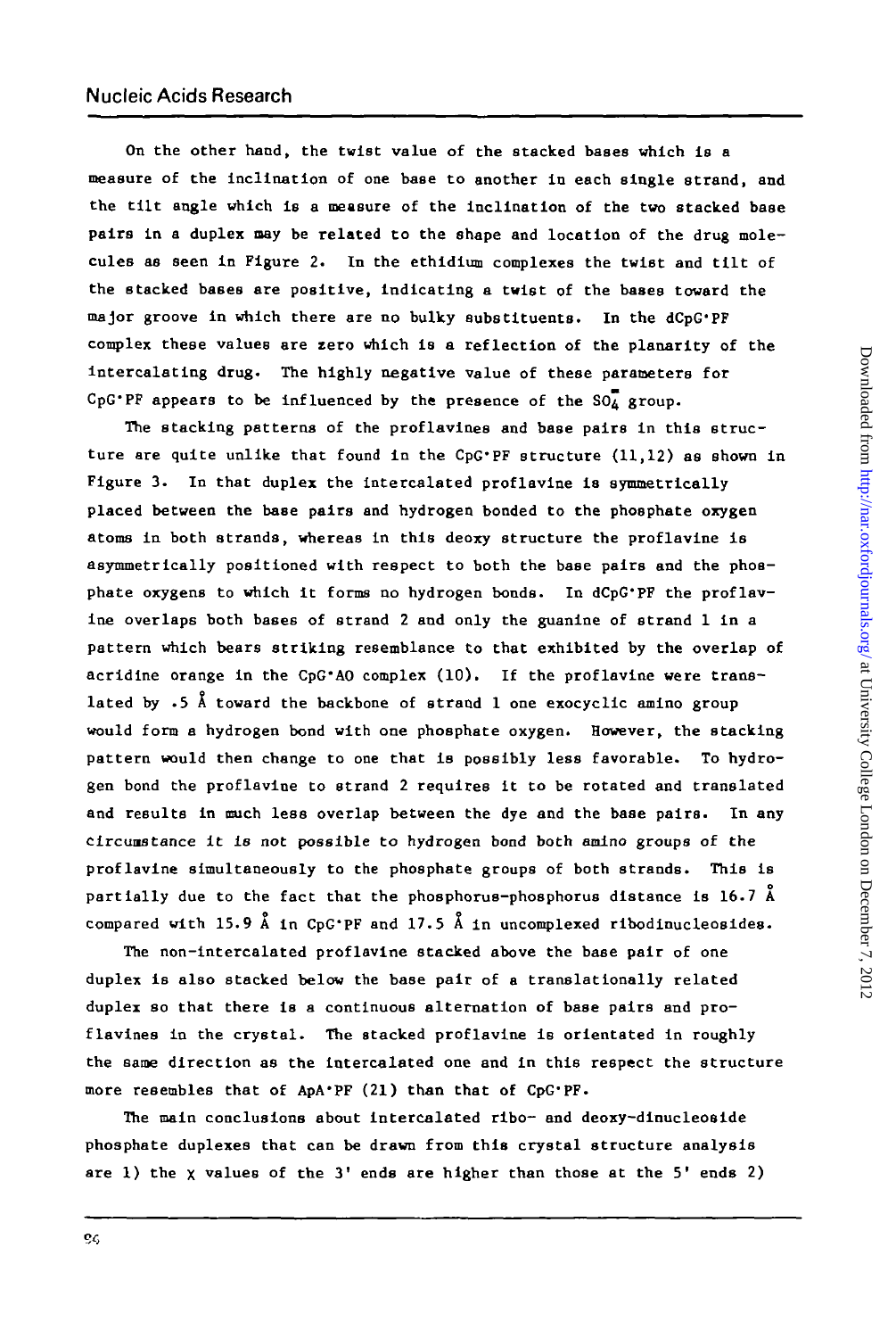





**Figure 3. A comparison of the stacking patterns of proflavine with dCpG and CpG**

- **a) Intercalated PF with two base pairs in CpG'PF**
- **b) Non-intercalated PF with one base pair in CpG'PF**
- **c) Intercalated PF with two base pairs in dCpG\*PF (strand 2 bases are on left)**
- **d) Non-intercalated PF with one base pair in dCpG'PF**
- **e) Non-intercalated PF with the other base pair in dCpG'PF**

**the conformations of the backbone angles a,3,Y,6 and e assume very similar values in all the structures and 3) the puckering of the ribose (or deoxy) sugar at the 3' end is of secondary importance and is certainly not a necessary feature of Intercalated structures. It must be emphasized here that the puckering of the sugar at the 5' end is important because as has been shown by Jack et al. (22), the spacing between this ribose and its next neighbor is affected by a change from C3'endo to C2'endo puckering. Hence**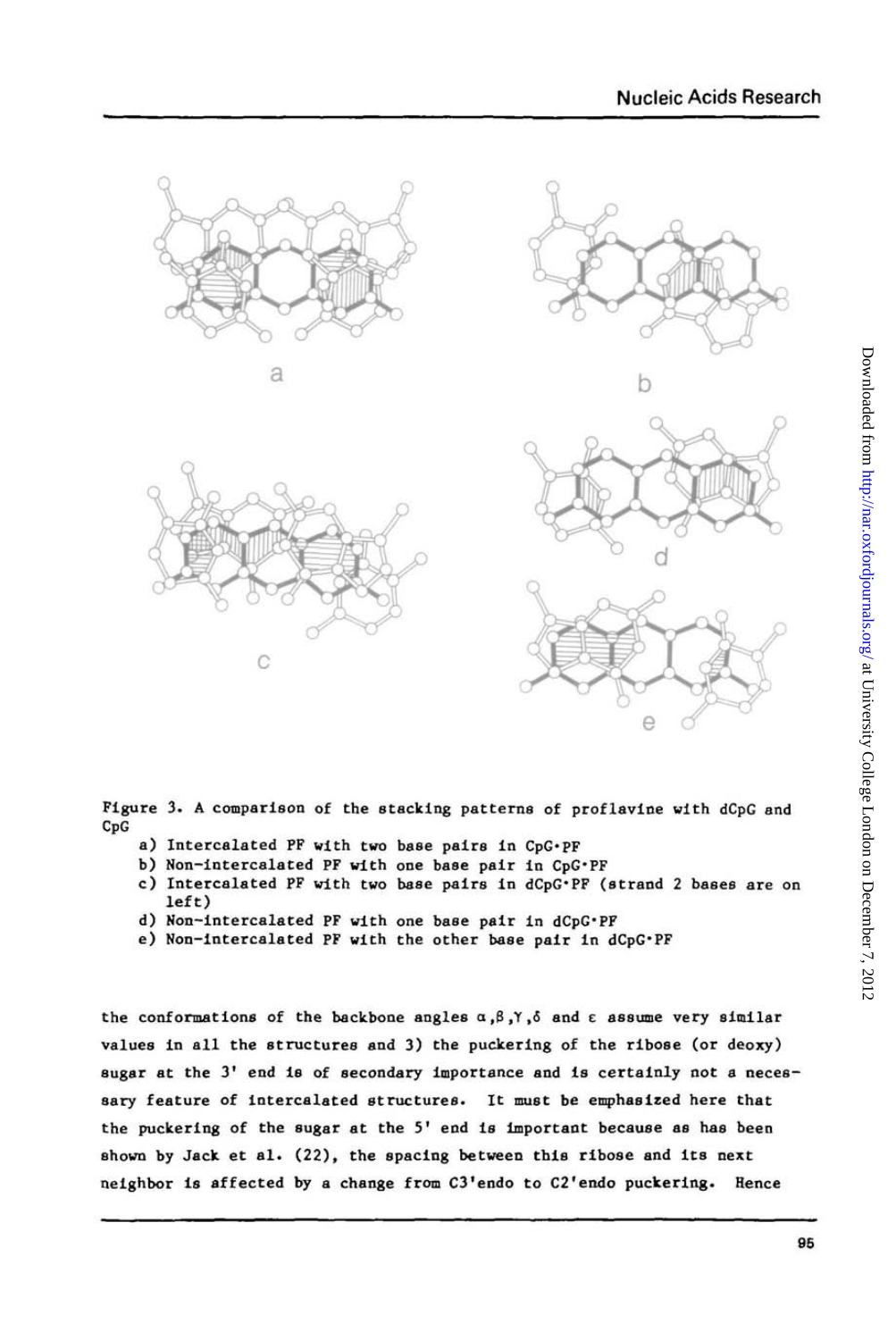**the puckering of the 3' end of these dimers is of importance in modelling of larger oligonucleotides although it is still not necessary to have mixed sugar puckering for site exclusion as shown by computer model building (6) of intercalated tetranucleotides. This analysis also shows an interesting difference between the potential for dye binding in RNA and DNA structures. In the CpG structure (11,12) proflavine molecules were found bound to the outside of the duplexes via the 02' hydroxyl of the rlbose sugar. This type of outside binding could not and does not exist in the dCpG structure. However outside binding of proflavine molecules to the phosphate oxygens (as was also observed in the CpG'PF complex) is not precluded in deoxynucleotides although it is not exhibited in this structure. We also see here that the presence of a symmetrical Intercalating molecule does not ensure symmetrical conformations of the duplex itself.**

### **ACKNOWLEDGEMENTS**

**This work was supported by grants from NIH GM-21589, CA-22780, CA-06927, RR-05539 and an appropriation from the Commonwealth of Pennsylvania (to H.M.B.), from NATO (to S.N. and H.M.B.) and from the Cancer Research Campaign, SP 1384 to S.N. S.N. is a Career Development Awardee of the Cancer Research Campaign.**

# **REFERENCES**

- **1 Gale, E.F., Cundliffe, E., Reynolds, P.E., Richmond, M.H. and Waring, M.J. (1972). The Molecular Basis of Antibiotic Action (John Wiley, London).**
- **2 Neidle, S. (1979) Prog. Medicinal Chem. 16, 151-221.**
- **3 Alden, C.J., and Arnott, S. (1975) Nucleic Acids Res. 2, 1701-1717.**
- **4 Alden, C.J. , and Arnott, S. (1977) Nucleic Acids Res. 4, 3855-3861.**
- **5 Sobell, H.M., Tsai, C.C., Jain, S.C., and Gilbert, S.G. (1977) J. Mol. Blol. 114, 333-365.**
- **6 Berman, H.M. and Neidle, S. (1979) Stereodynamics of Molecular Systems, ed. Sarma, R. H. (Pergamon Press, New York), pp. 367-382.**
- **7 Tsai, C.C., Jain, S.C., and Sobell, H.M. (1977) J. Mol. Biol. 114, 301-315.**
- **8 Jain, S.C., Tsai, C.C., and Sobell, H.M. (1977) J. Mol. Biol. 114, 317-331.**
- **9 Sakore, T.D., Jain, S.C., Tsai, C.C. and Sobell, H.M. (1977) Proc. Natl. Acad. Sci USA 72, 188-192.**
- **10 Wang, A.H.J., Qulgley, G.J. and Rich, A. (1979) Nucleic Acids Res. 6, 3879-3890.**
- **11 Neidle, S., Achari, A., Taylor, G.L., Berman, H.M., Carrell, H.L., Glusker, J.P., and Stallings, W.C. (1977) Nature 269, 304-307.**
- **12 Berman, H.M., Neidle, S., Stallings, W., Taylor, G., Carrell, H.L., Glusker, J.P., and Achari, A. (1979) Biopolymers 18, 2405-2429.**